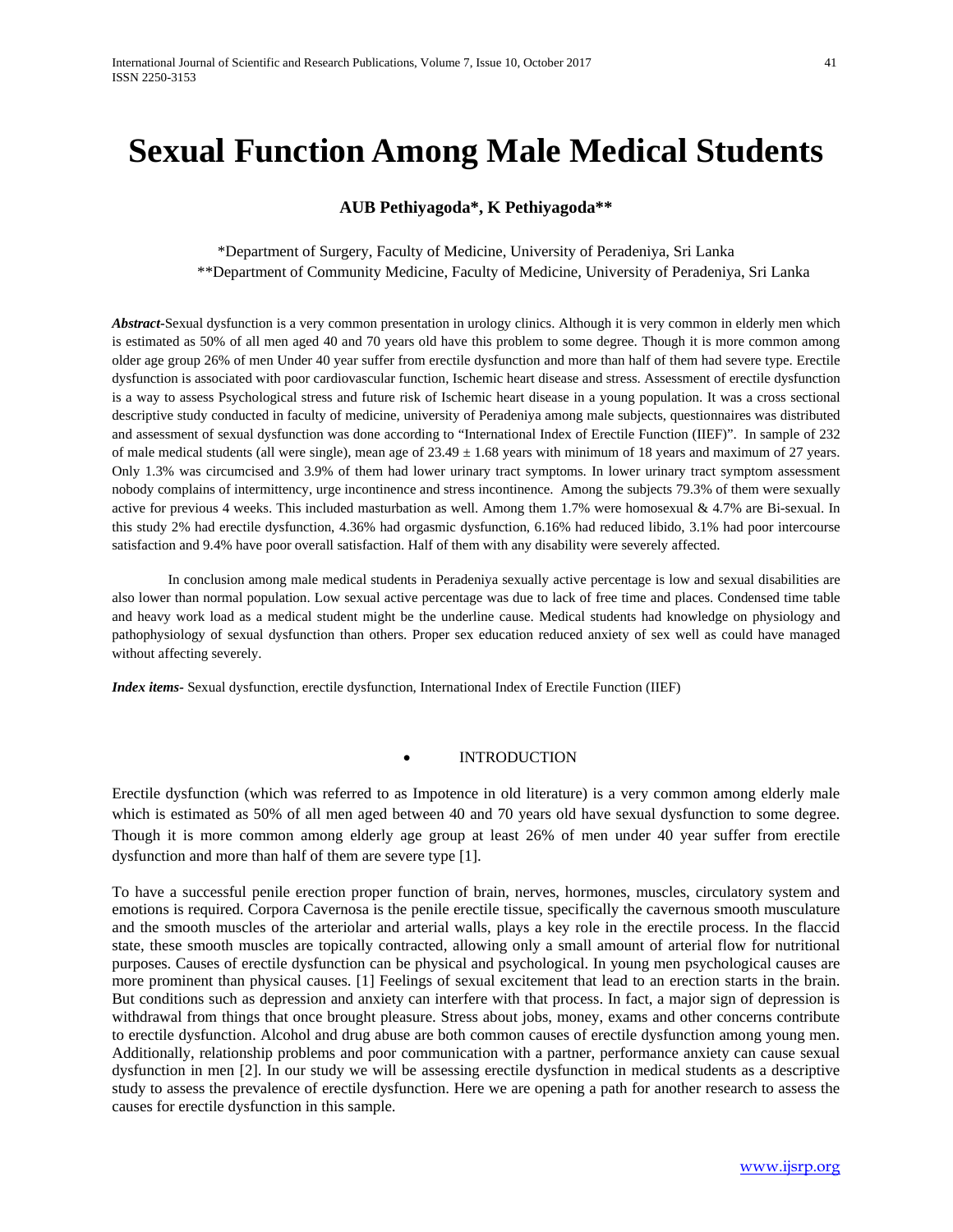.

#### • MATERIALS AND METHODS

This was a descriptive study conducted among male medical students in Faculty of Medicine, University of Peradeniya, except who were not willing to take part in the study and being treated for sexual dysfunction was recruited and questioners were distributed among them. They were asked to fill the questioner at leisure where their privacy was protected demographic data, marital/relationship status, urinary symptoms, assessment of sexual dysfunction according to "International Index of Erectile Function (IIEF)" was obtained. Students were asked to put their completed questioners to a box at the Department of Surgery, Faculty of Medicine, University of Peradeniya any time they are possible. Questioners were collected by investigators at every evening at 3.00 pm and data was entered in to data base in Microsoft office excel 2007. Data was analyzed using IBM SPSS statistic version 23.

#### **RESULTS**

In sample of 232 of male medical students with a mean age of 23.49  $+/- 1.689$  years and minimum of 18 years and maximum of 27 years. They all were single with no major uro-surgical interventions.

Only 0.4% had been treated for sexual dysfunctions. Among the subjects 79.3% of them were sexually active during the previous 4 weeks including masturbation. Other 20.7% were sexually inactive. Among the subjects 1.7% was homo-sexual and 4.7% were bi-sexual. Others were hetero-sexual. Among the sample 59.1% had no sexual partner. 41.1% of them had female partners. 0.4% had male sexual partner. 0.4% had both male and female sexual partners.

In this study 2% had erectile dysfunction, 4.36% had orgasmic dysfunction, 6.16% had reduced libido, 3.1% had poor intercourse satisfaction and 9.4% have poor overall satisfaction. Half of them with any disability were severely affected.

#### IV.CONCLUSION

Among male medical students in Peradeniya sexually active percentage is low and sexual disabilities except reduced libido and overall satisfaction are also lower than normal population. Percentage of homo sexual and bi-sexual was also lower in the study sample than normal population. Percentage of having a sexual partner also was lower than the normal population.

### V.DISCUSSION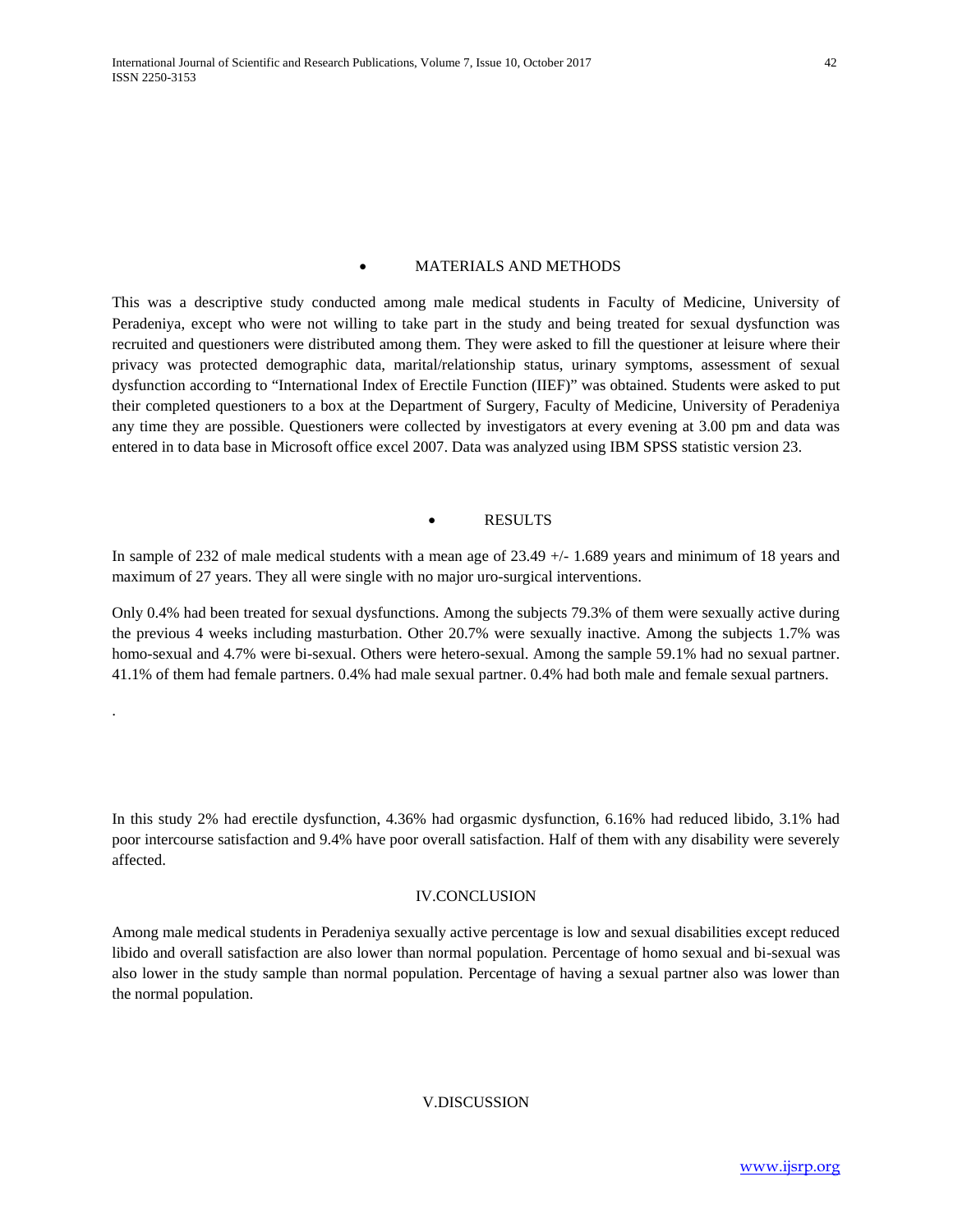Erectile dysfunction is defined as the inability to achieve and maintain an erection sufficient to permit satisfactory sexual intercourse.

According to the literature, Sexual problems don't only affect older men. One-third of men between ages 18 and 25 suffer from at least one sexual dysfunction, according to a recent study from Switzerland. Many of them were addicted to cigarettes, marijuana, illegal drugs, compared with those without premature ejaculation.(7) And also they have found out that men with erectile dysfunction were more likely than men without the condition to say they had taken medication without a prescription, which could indicate that young [men with ED tend to self-medicate](http://www.livescience.com/20407-unneeded-erection-pills-mens-sex-lives.html) or possibly treat their own sexual problems,(6) Results also showed a link between poorer mental health, lifestyle choices, depression and both premature ejaculation and ED and depression. Age, smoking and obesity are the main risk factors. In about 20% of cases psychological problems are the causes (4)

According to our study, in normal young population more than 93% have regular sexual activities. The lower sexual active percentage was due to lack of free time and places for sexual activities. Mental stress due to condensed time table, work load reduces libido in both partners which also leads to reduce the time of sexual activities and overall sexual satisfaction. However, medical students have a better knowledge on physiology and pathophysiology of sexual dysfunction than other populations. Proper sex education reduced anxiety of sex well as could have managed without affecting severely.

5.5% are homosexuals and 2.1% are bi-sexual [\[Headbomb,](https://en.wikipedia.org/wiki/User:Headbomb)2016].Lower percentages are due to medical students get chances to co-operate with populations and they are considered as higher state peoples in the society according to the Sri Lankan culture. Therefore, psychological factors such as loneliness, refusing by hetero sexual are lower in subjects might reduce the percentage of homosexual and bisexual percentage. But Psychological stress, lack of time, Higher expectations, behave in a small population has reduces the percentage of having a sexual partner than normal population.

When a patient presents with erectile dysfunction, a thorough history (medical, sexual, and psychosocial) should be taken, the patient should undergo physical examination, and appropriate laboratory tests aimed at detecting these diseases should be performed. The physical examination should include evaluation of the breasts, hair distribution, penis, and testes; palpation of the femoral and pedal pulses; and testing of genital and perineal sensation. Recommended laboratory tests include urinalysis, a complete blood count, and measurements of serum glucose, creatinine, cholesterol, triglycerides, and testosterone while the patient is fasting. If the man's serum testosterone concentration is low, serum free (or bioavailable) testosterone, prolactin, and luteinizing hormone should be measured. Current medical interventions for the management of ED include oral drugs, intrapenile therapies (intraurethral suppositories and intracavernous injections) and penile prosthesis implantation. Although considerable advances have been made, the ideal treatment of ED has not been identified [5].

#### Reference

01.Byung-Cheul Shin, Dai-Ja Jang, Myeong Soo Lee, Red ginseng for treating erectile dysfunction: a systematic review, Br J Clin Pharmacol. 2008 Oct; 66(4): 444–450

02.Heidi Godman, Erectile Dysfunction in Young Men: Causes and Treatments, by George T. Krucik, MD, MBA on March 14, 2014

03. [https://en.wikipedia.org/wiki/Demographics\\_of\\_sexual\\_orientation#United\\_Kingdom](https://en.wikipedia.org/wiki/Demographics_of_sexual_orientation)